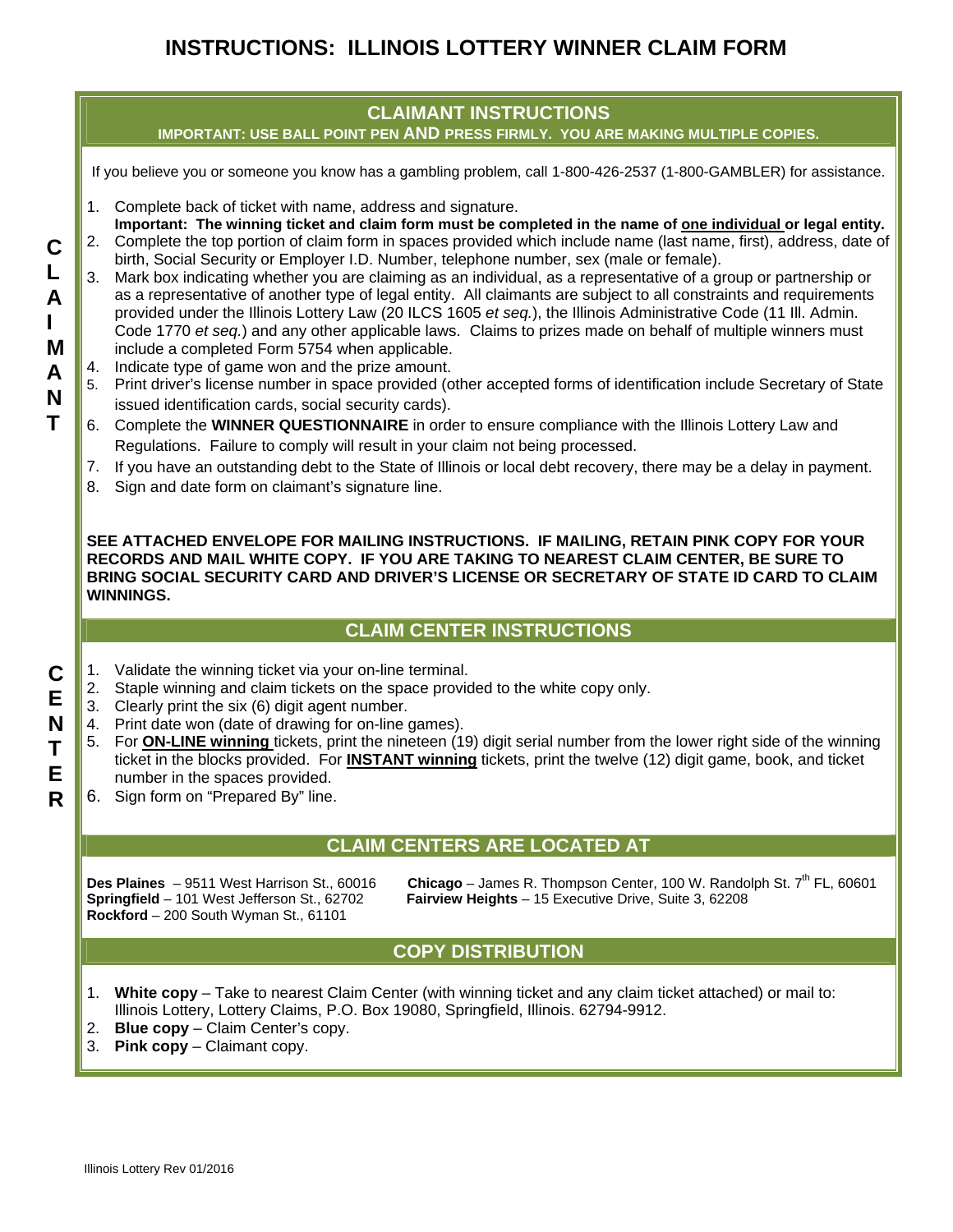#### **STATEMENT OF PURPOSE FOR THE COLLECTION OF CERTAIN INFORMATION**

#### **STATEMENT**

The Identity Protection Act, 5 ILCS 179/1 et seq., requires each local and State government agency to draft, approve, and implement an Identity Protection Policy that includes a statement of the purpose or purposes for which the agency is collecting, maintaining, and using a person's Social Security number (SSN). The Department of the Lottery also collects additional Personal Identity Information and therefore includes their collection, maintenance, and use within this statement of purpose.

The Department requires SSN or other Personal Identity Information to be provided for one or more of the following reasons:

- Claims processing
- Retailer licensing and debt collection
- Vendor/Contractor background checks
- Internal verification
- Administrative services including payroll processing and hiring
- Compliance with Federal and State tax law and regulations
- Vendor services, such as executing contracts and/or billing

The Department will only use your SSN or other Personal Identity Information in accordance with the Department's Identity Protection Policy, available on the Illinois Lottery's website at http://illinoislottery.com.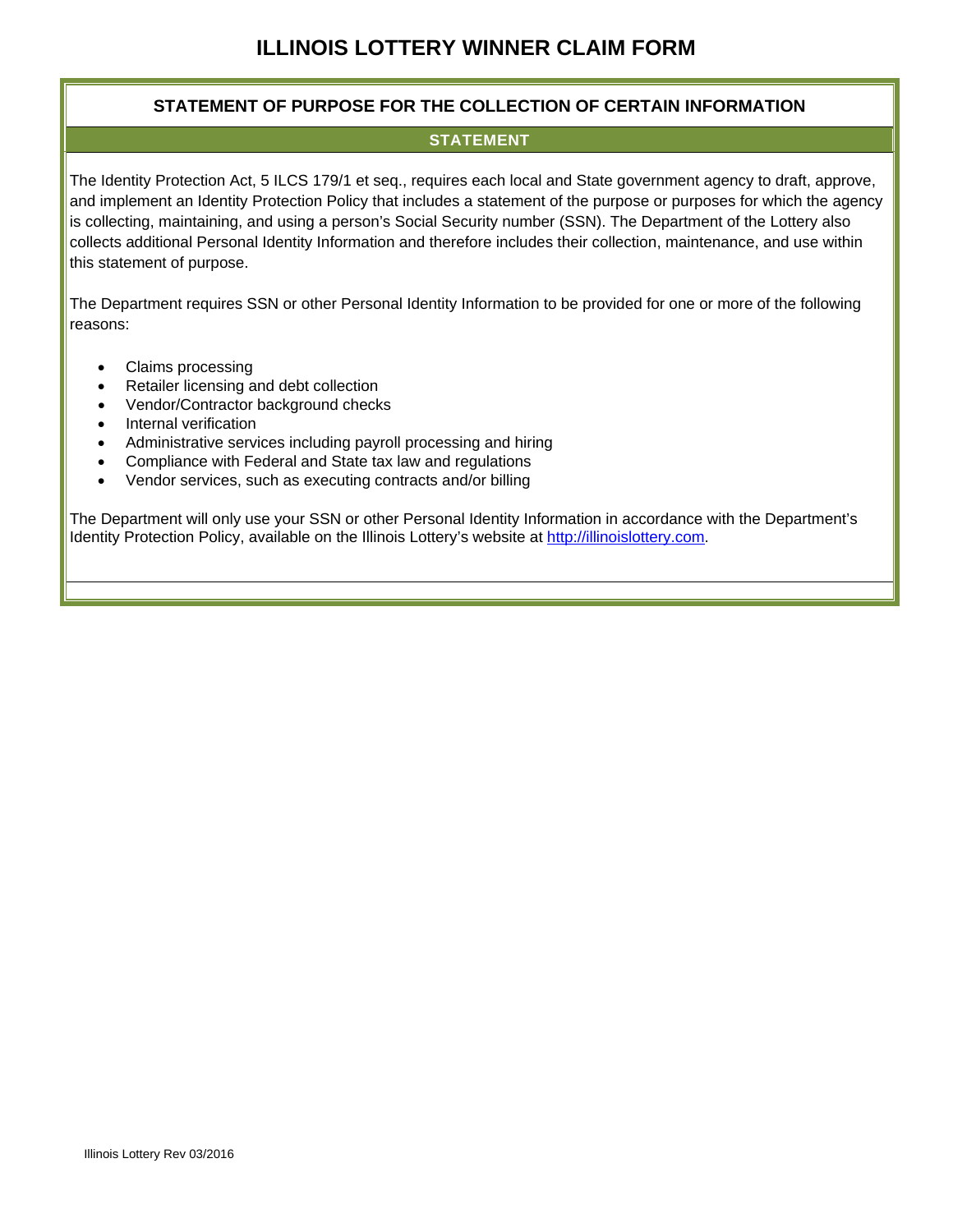# **ILLINOIS LOTTERY WINNER QUESTIONNAIRE**

| CLAIMANT, PLEASE COMPLETE AND PRESENT WITH YOUR LOTTERY WINNER CLAIM FORM                                                                                                                                                                                                                                                                                                                                                                                                     |        |                      |        |                      |  |  |  |  |  |
|-------------------------------------------------------------------------------------------------------------------------------------------------------------------------------------------------------------------------------------------------------------------------------------------------------------------------------------------------------------------------------------------------------------------------------------------------------------------------------|--------|----------------------|--------|----------------------|--|--|--|--|--|
| In order to ensure compliance with Illinois Lottery Law and Regulations, complete the following questionnaire. Failure<br>to comply will result in your claim not being processed. Thank you for your assistance.                                                                                                                                                                                                                                                             |        |                      |        |                      |  |  |  |  |  |
| <b>CLAIMANT INFORMATION</b>                                                                                                                                                                                                                                                                                                                                                                                                                                                   |        |                      |        |                      |  |  |  |  |  |
| Claimant's Last Name:                                                                                                                                                                                                                                                                                                                                                                                                                                                         | First: |                      | $M!$ : | Social Security No.: |  |  |  |  |  |
| <b>QUESTIONNAIRE</b>                                                                                                                                                                                                                                                                                                                                                                                                                                                          |        |                      |        |                      |  |  |  |  |  |
| 1. What is your date of birth?                                                                                                                                                                                                                                                                                                                                                                                                                                                |        |                      |        |                      |  |  |  |  |  |
| 2. Are you or a close relative with whom you reside:<br>a) Currently employed by the Illinois Department of the Lottery (Illinois Lottery)?<br>lYes I<br>∟l No<br>b) Currently employed by a licensed retailer of the Illinois Lottery?<br>⊒Yes<br>l No<br>Currently employed by a contractor of the Illinois Lottery?<br>C)<br>□Yes □No<br>If you answered yes to (a), (b) or (c) above, please describe:                                                                    |        |                      |        |                      |  |  |  |  |  |
| 3. Were you or a close relative with whom you reside:<br>Employed by the Illinois Lottery at the time you purchased the ticket?<br>∃ No<br>a)<br>Yes.<br>Employed by a licensed retailer of the Illinois Lottery at the time you purchased the ticket?<br>lNo<br>b)<br>Yes<br>Employed by a contractor of the Illinois Lottery at the time you purchased the ticket?<br>C)<br>$\square$ No<br>$\square$ Yes<br>If you answered yes to (a), (b) or (c) above, please describe: |        |                      |        |                      |  |  |  |  |  |
| 4. Are you party to a contract or any other agreement with any contractor or vendor of the Illinois Lottery<br>that would otherwise prevent you from playing or winning the Lottery?<br>$\Box$ Yes $\Box$ No<br>If you answered yes, please describe:                                                                                                                                                                                                                         |        |                      |        |                      |  |  |  |  |  |
| 5. Place of Employment: __________<br>If not employed, please indicate if you are a student, retired, or not employed.                                                                                                                                                                                                                                                                                                                                                        |        |                      |        |                      |  |  |  |  |  |
| <b>LEGAL DISCLAIMER</b>                                                                                                                                                                                                                                                                                                                                                                                                                                                       |        |                      |        |                      |  |  |  |  |  |
| I hereby declare under penalty of perjury, that the above information is true and correct to the best of my knowledge<br>and belief.                                                                                                                                                                                                                                                                                                                                          |        |                      |        |                      |  |  |  |  |  |
| <b>Claimant's Signature:</b>                                                                                                                                                                                                                                                                                                                                                                                                                                                  | Date:  | <b>Printed Name:</b> |        |                      |  |  |  |  |  |
| Source: 20 ILCS 1605/15; 11 III. Adm. Code 1770.200; IDL-283                                                                                                                                                                                                                                                                                                                                                                                                                  |        |                      |        |                      |  |  |  |  |  |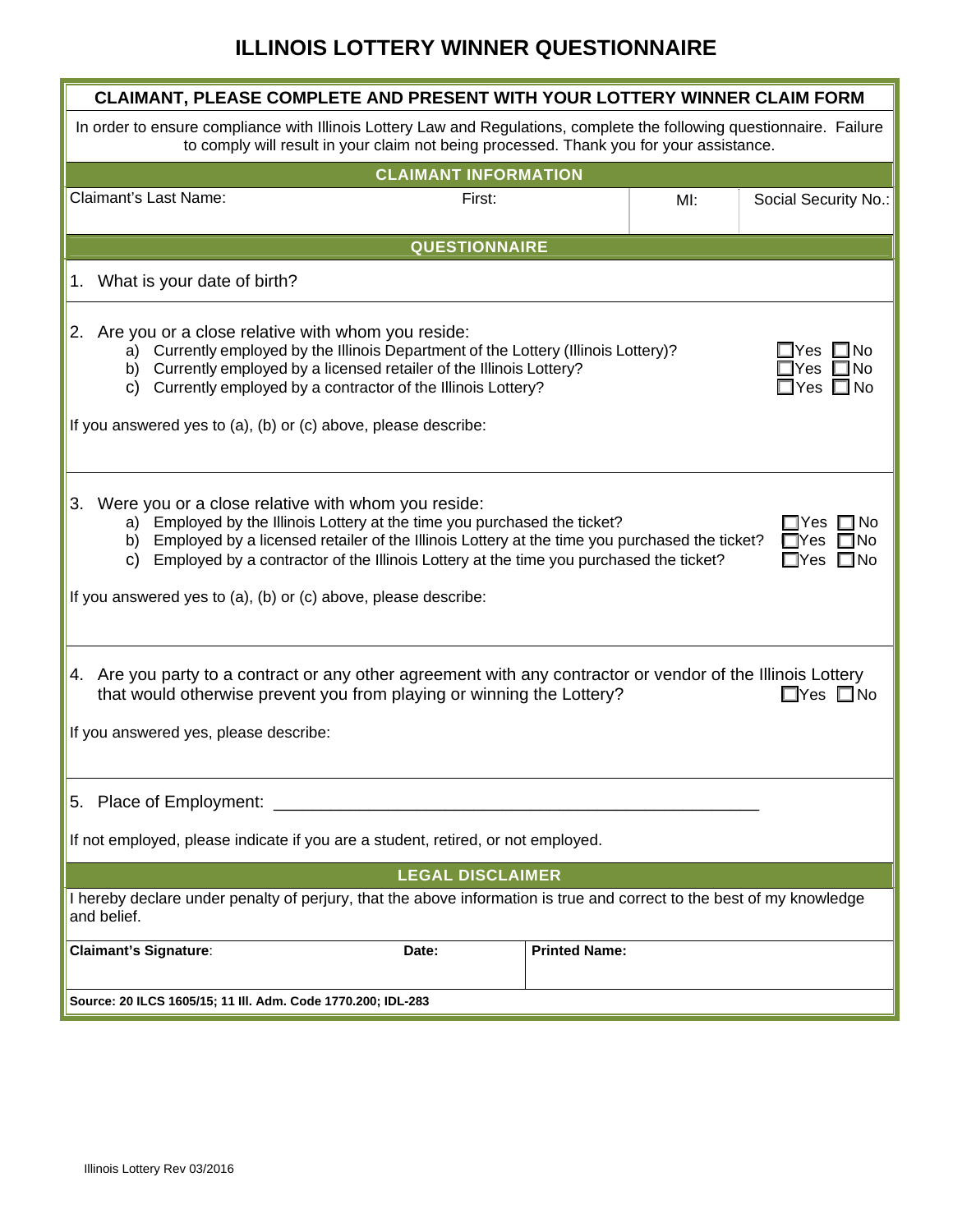# **ILLINOIS LOTTERY WINNER CLAIM FORM**

| <b>CLAIMANT, PLEASE COMPLETE AND PRESENT TO A CLAIM CENTER</b>                                                                                                                                                                                                                                                                                                                                                                                                                                                                          |                                                                                                               |                                                                                                                                                                                                                                                                                            |        |                                                                                                                                                                                                                                                                                                                                                                                  |                                                                              |              |  |  |  |  |
|-----------------------------------------------------------------------------------------------------------------------------------------------------------------------------------------------------------------------------------------------------------------------------------------------------------------------------------------------------------------------------------------------------------------------------------------------------------------------------------------------------------------------------------------|---------------------------------------------------------------------------------------------------------------|--------------------------------------------------------------------------------------------------------------------------------------------------------------------------------------------------------------------------------------------------------------------------------------------|--------|----------------------------------------------------------------------------------------------------------------------------------------------------------------------------------------------------------------------------------------------------------------------------------------------------------------------------------------------------------------------------------|------------------------------------------------------------------------------|--------------|--|--|--|--|
| If your claim is validated, your check will be made payable to the claimant's name exactly as shown below, so USE CARE!                                                                                                                                                                                                                                                                                                                                                                                                                 |                                                                                                               |                                                                                                                                                                                                                                                                                            |        |                                                                                                                                                                                                                                                                                                                                                                                  |                                                                              |              |  |  |  |  |
| <b>CLAIMANT INFORMATION</b>                                                                                                                                                                                                                                                                                                                                                                                                                                                                                                             |                                                                                                               |                                                                                                                                                                                                                                                                                            |        |                                                                                                                                                                                                                                                                                                                                                                                  |                                                                              |              |  |  |  |  |
| Claimant's Last Name:                                                                                                                                                                                                                                                                                                                                                                                                                                                                                                                   | First:                                                                                                        |                                                                                                                                                                                                                                                                                            |        | MI:                                                                                                                                                                                                                                                                                                                                                                              | Birth Date:                                                                  | Sex:         |  |  |  |  |
|                                                                                                                                                                                                                                                                                                                                                                                                                                                                                                                                         |                                                                                                               |                                                                                                                                                                                                                                                                                            |        |                                                                                                                                                                                                                                                                                                                                                                                  |                                                                              | <b>Ом Ог</b> |  |  |  |  |
| <b>Street Address:</b>                                                                                                                                                                                                                                                                                                                                                                                                                                                                                                                  |                                                                                                               |                                                                                                                                                                                                                                                                                            |        |                                                                                                                                                                                                                                                                                                                                                                                  | Apt or P.O. Box:                                                             |              |  |  |  |  |
| City:                                                                                                                                                                                                                                                                                                                                                                                                                                                                                                                                   |                                                                                                               |                                                                                                                                                                                                                                                                                            | State: | Zip Code:                                                                                                                                                                                                                                                                                                                                                                        |                                                                              |              |  |  |  |  |
| Email Address:                                                                                                                                                                                                                                                                                                                                                                                                                                                                                                                          | Phone No:                                                                                                     |                                                                                                                                                                                                                                                                                            |        |                                                                                                                                                                                                                                                                                                                                                                                  |                                                                              |              |  |  |  |  |
| $\Box$ Individual<br>Social Security No:<br>Group Rep<br>$\Box$ Other                                                                                                                                                                                                                                                                                                                                                                                                                                                                   | Please describe if "Other" box is marked:<br>$\Box$ Corporation<br>Federal Employer No:<br>$\Box$ Partnership |                                                                                                                                                                                                                                                                                            |        |                                                                                                                                                                                                                                                                                                                                                                                  |                                                                              |              |  |  |  |  |
| Are you a non-resident alien? $\Box$ Yes $\Box$ No<br>Please show country of origin/nationality:                                                                                                                                                                                                                                                                                                                                                                                                                                        |                                                                                                               |                                                                                                                                                                                                                                                                                            |        |                                                                                                                                                                                                                                                                                                                                                                                  |                                                                              |              |  |  |  |  |
| Game Name:<br>Prize Amount \$                                                                                                                                                                                                                                                                                                                                                                                                                                                                                                           |                                                                                                               |                                                                                                                                                                                                                                                                                            |        |                                                                                                                                                                                                                                                                                                                                                                                  |                                                                              |              |  |  |  |  |
| <b>LEGAL DISCLAIMER</b>                                                                                                                                                                                                                                                                                                                                                                                                                                                                                                                 |                                                                                                               |                                                                                                                                                                                                                                                                                            |        |                                                                                                                                                                                                                                                                                                                                                                                  |                                                                              |              |  |  |  |  |
| I understand as a claimant I am subject to all constraints and requirements provided under the Illinois Lottery Law (20 ILCS 1605 et seq.), the Illinois<br>Administrative Code (11 III. Admin. Code 1770 et seq.) and any other applicable laws. I understand I may be asked to participate in interviews with<br>Lottery public relations personnel and the news media and grant permission to use my photograph, comments, or likeness in Lottery-sponsored<br>advertising and promotions, or on the Lottery's website/social media. |                                                                                                               |                                                                                                                                                                                                                                                                                            |        |                                                                                                                                                                                                                                                                                                                                                                                  |                                                                              |              |  |  |  |  |
| Please check the appropriate box before signing:                                                                                                                                                                                                                                                                                                                                                                                                                                                                                        |                                                                                                               |                                                                                                                                                                                                                                                                                            |        |                                                                                                                                                                                                                                                                                                                                                                                  |                                                                              |              |  |  |  |  |
| Under penalties of perjury, I declare that, to the<br>best of my knowledge and belief, the name,<br>address and taxpayer identification number<br>that I have furnished correctly identify me as<br>the recipient of this payment and any<br>payments from identical wagers, and that no<br>other person is entitled to any part of these<br>payments.                                                                                                                                                                                  |                                                                                                               | I am claiming this prize as the<br>authorized representative of a<br>corporation, limited liability<br>company, trust, or other non-<br>group or non-partnership<br>entity. If I have furnished a<br>FEIN, I certify under penalties<br>of perjury that the number<br>provided is correct. |        | I am claiming this prize as the designated<br>representative of a group or partnership; I<br>have completed and attached Form 5754<br>where applicable identifying each person<br>entitled to any part of this payment and any<br>payments from identical wagers. If I have<br>furnished a FEIN, I certify under penalties<br>of perjury that the number provided is<br>correct. |                                                                              |              |  |  |  |  |
| WARNING: Presentation of claim with the intent to DEFRAUD the State of Illinois is a Class 4 Felony and upon the conviction thereof may subject<br>the offender to a maximum fine of \$10,000 and/or imprisonment of up to 3 years.                                                                                                                                                                                                                                                                                                     |                                                                                                               |                                                                                                                                                                                                                                                                                            |        |                                                                                                                                                                                                                                                                                                                                                                                  |                                                                              |              |  |  |  |  |
| ID Presented (Driver's License/State ID Number, SSN Card):                                                                                                                                                                                                                                                                                                                                                                                                                                                                              |                                                                                                               | <b>Claimant's Signature:</b>                                                                                                                                                                                                                                                               |        |                                                                                                                                                                                                                                                                                                                                                                                  |                                                                              | Date:        |  |  |  |  |
|                                                                                                                                                                                                                                                                                                                                                                                                                                                                                                                                         |                                                                                                               |                                                                                                                                                                                                                                                                                            |        |                                                                                                                                                                                                                                                                                                                                                                                  |                                                                              |              |  |  |  |  |
|                                                                                                                                                                                                                                                                                                                                                                                                                                                                                                                                         | TO BE COMPLETED BY CLAIM CENTER                                                                               |                                                                                                                                                                                                                                                                                            |        |                                                                                                                                                                                                                                                                                                                                                                                  |                                                                              |              |  |  |  |  |
| Claimant Note: For redemption of prizes up to<br>\$25,000, please visit one of our claim centers<br>throughout the state. If submitting a claim through the<br>mail, please send to: Claims Department, Illinois<br>Lottery, P.O. Box 19080, Springfield, Illinois 62794-<br>9912.                                                                                                                                                                                                                                                      |                                                                                                               | <b>AGENT NUMBER</b>                                                                                                                                                                                                                                                                        |        |                                                                                                                                                                                                                                                                                                                                                                                  | IMPORTANT: Validate winning ticket via your on-line terminal.<br><b>DATE</b> |              |  |  |  |  |
| Staple WINNING & CLAIM Tickets Here to LOTTERY<br><b>COPY ONLY</b>                                                                                                                                                                                                                                                                                                                                                                                                                                                                      | <b>ON-LINE WINNING TICKET (SERIAL NUMBER)</b>                                                                 |                                                                                                                                                                                                                                                                                            |        |                                                                                                                                                                                                                                                                                                                                                                                  |                                                                              |              |  |  |  |  |
| INSTANT WINNING TICKET (GAME, BOOK, TICKET NUMBER)                                                                                                                                                                                                                                                                                                                                                                                                                                                                                      |                                                                                                               |                                                                                                                                                                                                                                                                                            |        |                                                                                                                                                                                                                                                                                                                                                                                  |                                                                              |              |  |  |  |  |
| Claim Center Note: If you are filing a claim for a<br>Grand Prize Lotto, or a Grand or Second Prize Mega<br>Millions or Powerball Winner, please inform the Lottery<br>immediately, by calling (312) 793-3030.                                                                                                                                                                                                                                                                                                                          | DO NOT WRITE IN THIS SPACE                                                                                    |                                                                                                                                                                                                                                                                                            |        |                                                                                                                                                                                                                                                                                                                                                                                  |                                                                              |              |  |  |  |  |
|                                                                                                                                                                                                                                                                                                                                                                                                                                                                                                                                         | CLAIM #                                                                                                       |                                                                                                                                                                                                                                                                                            |        |                                                                                                                                                                                                                                                                                                                                                                                  |                                                                              |              |  |  |  |  |
|                                                                                                                                                                                                                                                                                                                                                                                                                                                                                                                                         |                                                                                                               |                                                                                                                                                                                                                                                                                            |        |                                                                                                                                                                                                                                                                                                                                                                                  |                                                                              |              |  |  |  |  |

Illinois Lottery Rev 03/2016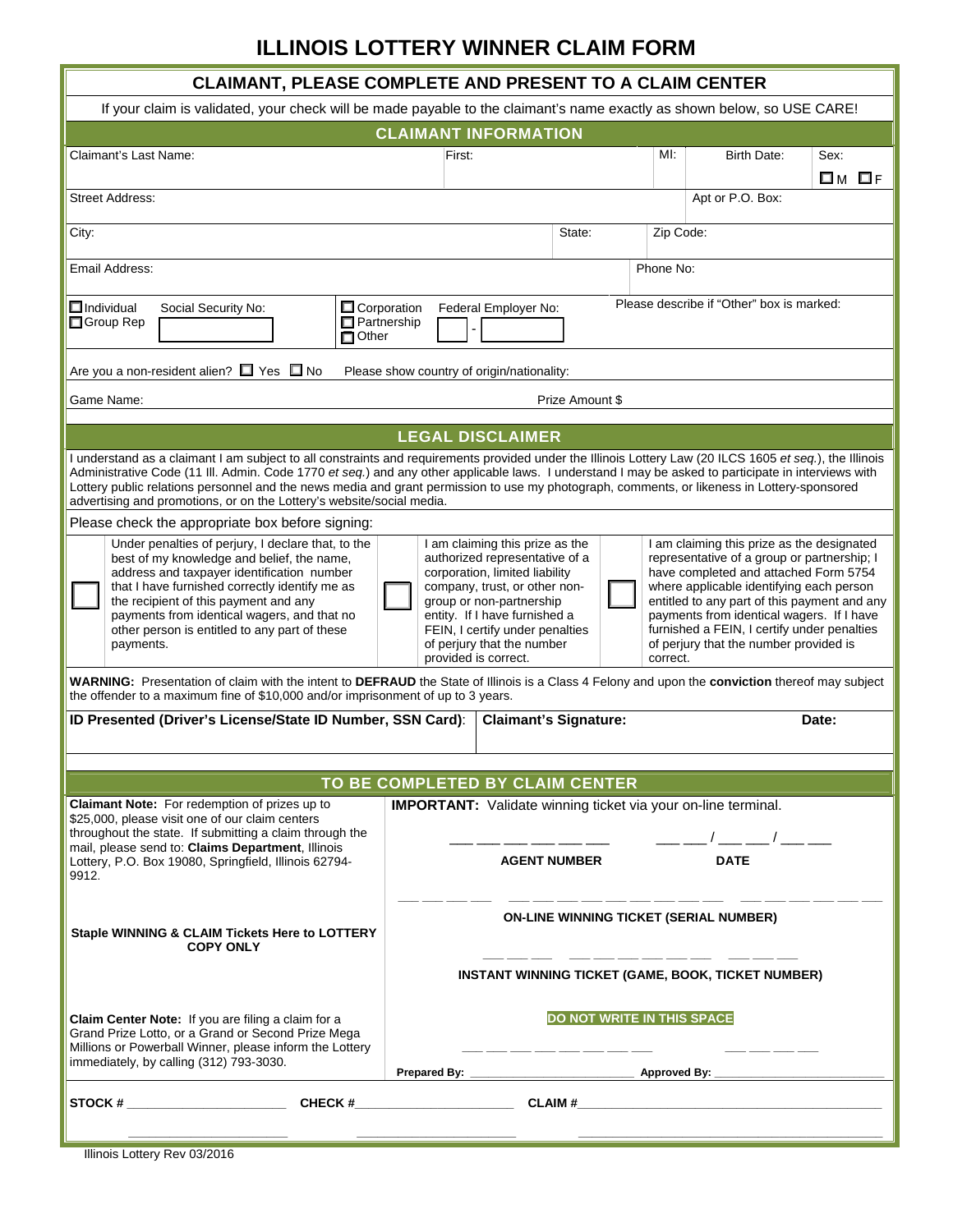### **ILLINOIS LOTTERY WINNER CLAIM FORM**

### **IMPORTANT MAILING INSTRUCTIONS**

- 1. Remember to sign the back of ticket and claim form.
- 2. Retain copy of the ticket and claim form for your records.
- 3. Place the original winning ticket and claim form in an envelope.
- 4. Place return address on envelope and mail to:

**Claims Department**, Illinois Lottery P.O. Box 19080 Springfield, Illinois 62794-9912

*The Illinois Lottery is not responsible for lost mail, we suggest you send by registered mail.*